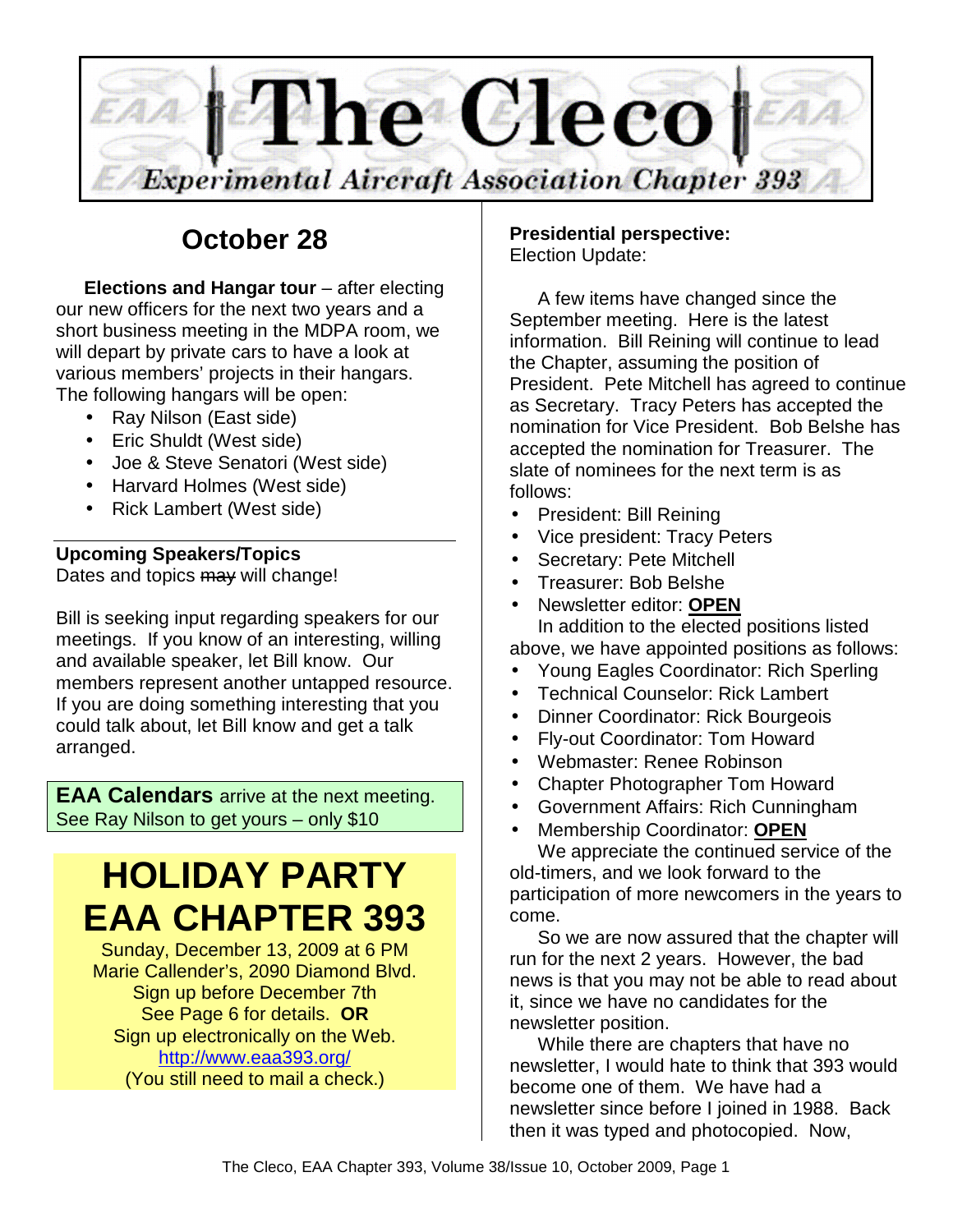computers have made it possible to produce a much more polished product with color pictures. Most of the members choose to receive it via email off the website, so we only need to print a small number of copies. This has enabled the chapter to produce it at a fraction of the cost of a hardcopy delivered by the postal service.

Every member should expect to contribute something to running the Chapter, beyond just paying dues and showing up for the meetings.

For any member who has an interest in journalism, becoming Newsletter Editor is an opportunity to get your feet wet.

The real work is in assembling and writing the material. Most of the newsletter is derived from contributions from the President (President's letter), Vice President (information about upcoming speakers), the Secretary (notes from the Board meetings), the Treasurer (budget reports), Young Eagles Coordinator (reports of past and future events), Dinner Coordinator (upcoming menu), Fly-out Coordinator (information about destinations) and Photographer (lots of pictures from past events).

As for the writing, all that is left is for you to write up a brief description of the general meeting and include it in the newsletter. Past editors have enjoyed including aviation jokes and other items of interest. They have also solicited articles from other members who have made interesting trips, solved problems with their aircraft, or who have a story to tell.

This is a great opportunity for someone to create their own "look" for the Cleco. Once you have all of the material collected and/or written, all that remains is to glue it together. Past newsletter editors have used Microsoft Word to compose the newsletter, but most any program can be used to format the material for publication/distribution. The final version is converted to PDF, regardless of what word processor is used.

Harvard is happy to be a continuing resource to whoever takes on the newsletter.

We invite one of our members to step forward and produce this most useful element for our chapter, the newsletter.

If anyone is interested in either the Newsletter Editor or the Membership

Coordinator positions, please let me know, or just show up at this month's meeting, and I will open up nominations again.

Another reason to come to the meeting, is the election. We need your votes. So come for dinner and to vote, and then we have some great projects to see in the hangar tour afterward. See you there.

#### **The Menu** by Rick Bourgeois

The tentative menu for the next meeting is as follows (for just \$7):

- o American Chop Suey
- o Dinner Rolls
- o Green Salad
- o Chocolate Chip Cookies
- o Drinks

Let Rick know your suggestions. Some we've already heard are: turkey, and corned beef.

Rick thinks a **pancake breakfast** would be fun. Do you? **Would you attend? Let Rick know!** 

## **Fly-outs** by Tom Howard

As always, please let me know if you have, or need a seat, so I can mix and match them.

Fly-outs are usually scheduled on the Saturday following our regular monthly meeting. If the weather is not conducive for flying, the event is often postponed to the following Saturday. Watch for email from Tom TurnPrez@SBCglobal.net, and be sure to give us your email address if you haven't been receiving fly-out information.

#### **We are seeking ideas for new fly-out destinations.**

[Editor's note: Informal fly-outs also occur on irregular Wednesdays. Email HarvardHolmes@comcast.net to get on the list if you are interested. Often there is a spare seat for wingless aviators.]

#### **Young Eagles** by Rich Sperling

Our Young Eagles event on October 17 was a roaring success! We had 25 Boy Scouts and another 10 youngsters, for a total of 35 Young Eagles flown. This puts us at 129 Young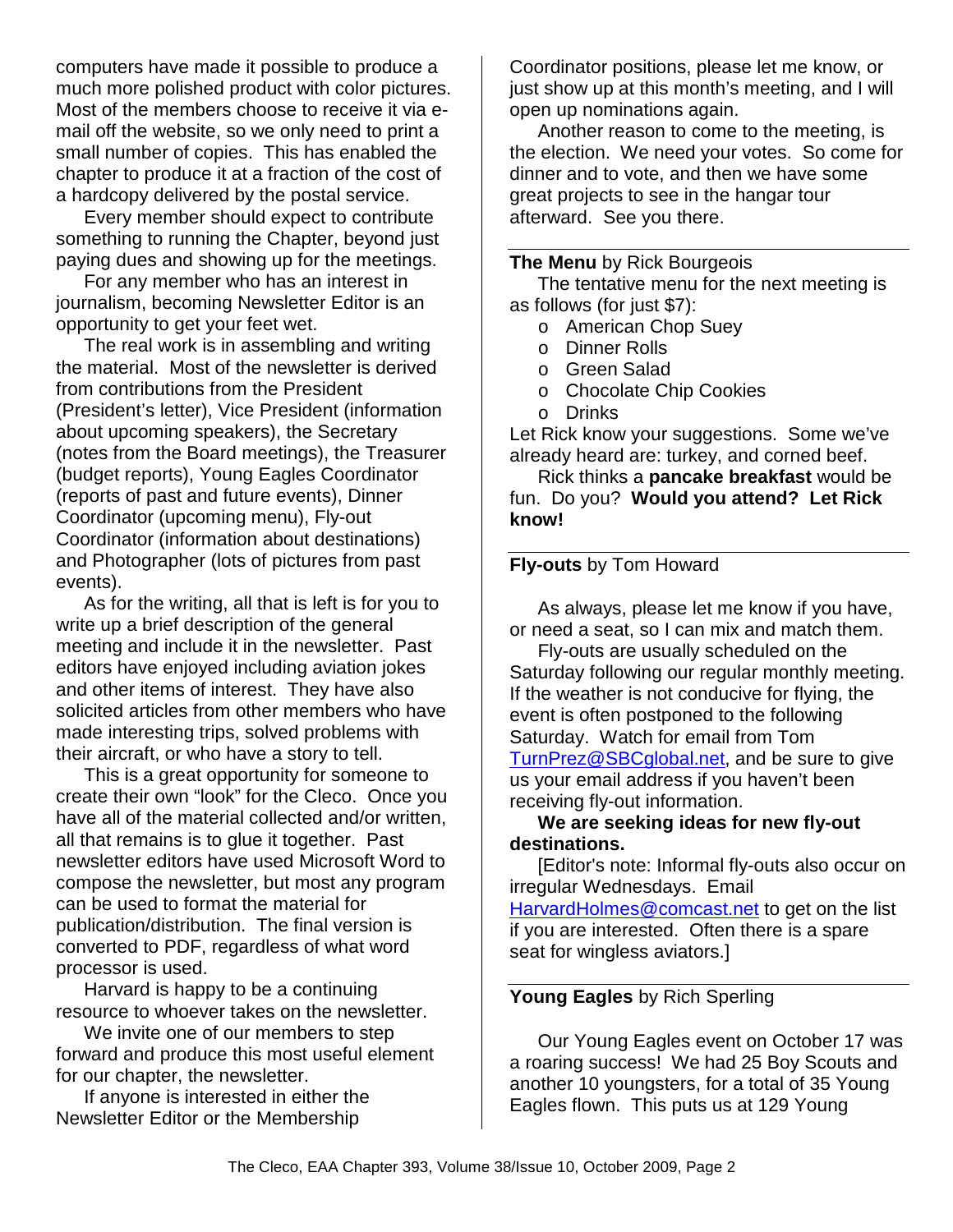Eagles flown this year, well over our goal of 100 for this year.

Our next Young Eagles event is scheduled for November 21. We have a large and enthusiastic bunch of Sea Cadets to fly on this date.

The Young Eagles program is putting an increased emphasis on the educational aspects of the program. Sporty's Pilot Shop has donated a certificate to each Young Eagle, which is good for Internet based ground instruction for a pilot's license.

Next year there is hope for an enhanced Buchanan Field Open House, with an air show organized by Pat and Tracy Peters.

All the best, Rich Sperling

EAA Chapter 393, Young Eagles **Coordinator** 

**EAA 393 General Meeting Notes**  September 23, 2009



President Ken McKenzie welcomed members and guests. Guests were Kenneth

Moyer from the Concord Tower and his son Mathew, and Jerry Quint from Chapter 526.

Rich Sperling outlined his plans for the next Young Eagles event on October 17, 2009.

There was further discussion and solicitation of candidates for Chapter offices.

We gave a round of thanks to Simone (Rich Bourgeois' daughter) for her help in preparing the wonderful shrimp and pasta dish for our dinner.

Bill Reining announced that he was working on hangar tours for our next general meeting.

## **Presentation:**

**Heber Smith** is a World War II veteran who flew as a bombardier in B-17s. He flew 35 missions over Europe in 1944. Heber graduated from Berkeley High School in 1942 and started at Cal as a freshman. After he turned 18, he enlisted in the Army Air Corps. In April of 1943 he was called to active duty. He then went through 12 to 16 weeks of ground school. After taking aptitude tests, he was selected for a position in a bomber crew. He was sent to Victorville (in southern California) for 12 to 16 weeks of training. Then he was sent to Dalhart Texas for 16 weeks of combat training.



Heber gave us vivid accounts with photographs and maps of the following missions: He flew his second mission on Dday! His sixth mission went to Lyon, and his  $12^{th}$  mission to Kiel. On the  $27^{th}$  of July, they attacked the Elena Oil Works at Merseburg; the aircraft received so much flak damage that they got another aircraft. On the 31<sup>st</sup> of July, they went to bomb Munich. During the attack,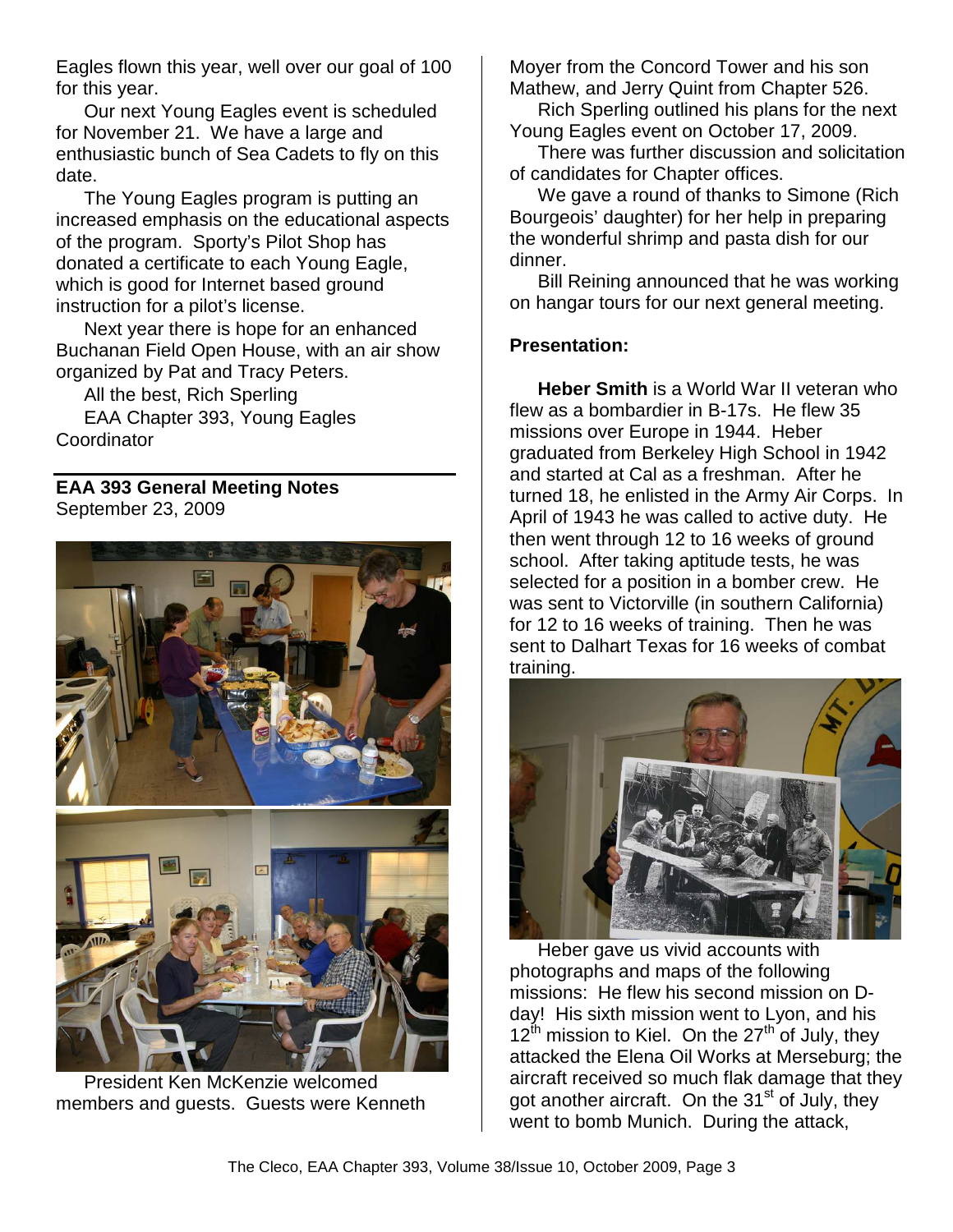engines 1 and 2 were hit and shut down. Their choice was to go to Switzerland or go home. Now, the B-17 will not hold altitude on two engines. They elected to go home and eventually ditched and got rescued. (In 2006, he got an email message that an engine from their bomber had been recovered from the ocean!)

## **Presentation:**

Ed Ricks, with Paradise Aircraft Company was able to join us for this meeting and presented some details of the Paradise P-1 light sport aircraft. http://www.paradiseaircraft.us/

The Paradise P-1 is based on an experimental aircraft that has been produced in Brazil for several years. After it is built in Brazil, it is shipped to Sebring, Florida and reassembled. There are also plans for another importer in Tracy, California.

The P-1 is a 4-place plane in Brazil, but it has been restricted to 2 seats, and in the weight that it can carry, to meet the LSA regulations in the USA. Paradise also makes a larger 4 seater for the Brazilian market. Paradise is making 10 planes per month. The P-1 is stressed to +4 and -2 G's. It cruises at 120 mph and can use unleaded, low leaded or automobile fuel. Annual inspections are expected to cost ~\$500, and the 100 hour service should cost ~\$300. The demonstrated crosswind performance is 15 kts of crosswind. Take off is at 52 mph. The aircraft is relatively heavy (for an LSA) at 800 lbs empty. It has a steel cage fuselage. It uses the Rotax 912 engine. The plane can be ordered with 40 gallon tanks for no extra charge. These come with longer wings.

Prices start at \$111,000 and go up to \$117,000 when additional features such as glass panels and autopilots are included.

Ed Ricks is in Arizona, and is looking for dealers in northern and southern California. In January 2010, he expects that the P-1 will be fitted with floats.

**EAA Chapter 1476 (Rancho Murietta) Fly-in Breakfast and Forum Notes**  October 3, 2009

EAA Chapter 1476 (Rancho Murietta) invited several northern California EAA Chapters to attend a fly-in breakfast and Forum. The Forum was intended to promote discussion and an exchange of ideas between chapters. Bill Reining, Ken McKenzie, Harvard Holmes and Rich Sperling attended from Chapter 393. About five other chapters attended.

The agenda began with a focus on the elements that facilitate the establishment of a local chapter. These include the role of EAA National, how to maintain membership, website development, flight and technical support, and EAA National resources for local chapters. Discussion points included:

- Having a chapter facility is a strong motivator
- Different activities appeal to different members
- The national leadership academy is highly recommended
- A volunteer web site was recommended as a source for specialized help, e.g., web pages http://www.1-800-volunteer.org/
- Flight and technical support are essential for the local chapter
- A directory of chapter advisors would be useful
- Our "new member" packets were noted as an example for member recruitment

Activities that will attract members were then discussed. These included:

- Youth activities: The host chapter (1476) had operated an "aviation camp" that ran for two weeks in the summer. They had also sponsored an "aviation club" at the local high school. Rich Sperling noted our Chapter's work with the Boy Scouts and Sea Cadets.
- Homebuilt projects: Chapter 1476 members had built and restored a variety of aircraft.
- Airport Day was another community service event undertaken by Chapter 1476.

How can a local Chapter support a hangar/place to meet in? Examples (Placerville) were given, but no clear answers about financing were given. A larger hangar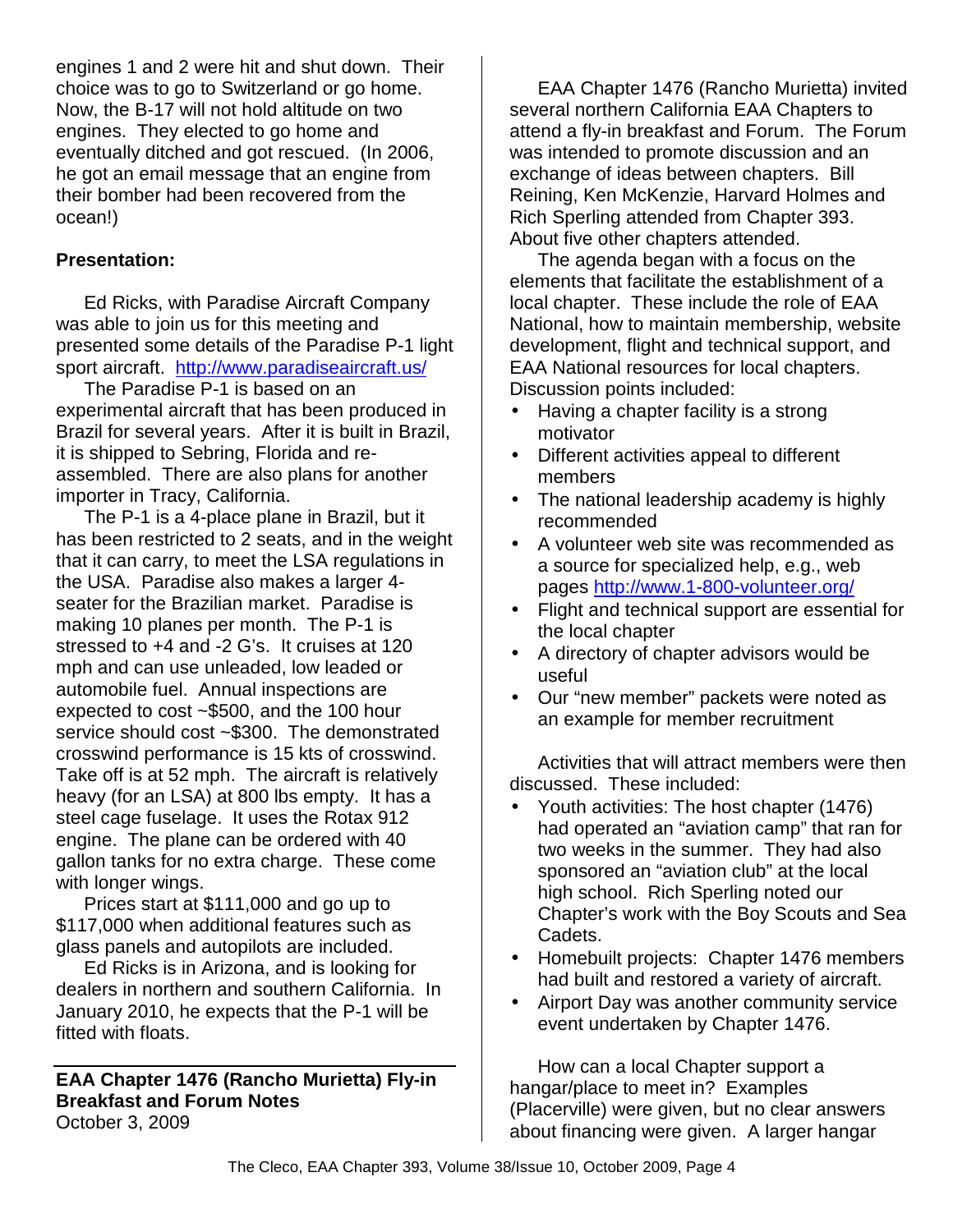with tenants might subsidize space for EAA use. This seems like a good way to get members more involved.

How do we get publicity support? Chapter 1476 noted that the local newspaper reporter was supportive and would publish articles. They also put posters in supermarkets and convenience stores.

Chapter 1476 sponsors a "Historical Display" where historic aircraft are displayed to meet the requirements for property tax reduction.

An Airport Open House is another way to support the airport and engage the public. "R/C planes were the highlight of the show."

Fly-outs are popular. Chapter 376 (Fresno) has Saturday Dawn Patrols – a fly-out to breakfast somewhere. They also do lunch every second Saturday.

Finding officers was discussed, and more than one chapter confessed that the existing officers had been in office for an awfully long time. No one else wanted to volunteer. The group feeling was that members have potential that they don't realize!

The Forum concluded with an invitation to reflect on the meeting and email comments back to the organizers. These comments would be passed back to EAA National for their input.

# **EAA 393 Board Meeting Notes**

October 6, 2009

1. Louis Goodell, Treasurer, reported \$902.64 in checking, and \$2,653.06 in our money market accounts.

2. An inquiry about hosting the B-17 yielded "no information yet."

3. Bill Reining reported that in October we would have hangar visits. Possible projects include Harvard Holmes, Ray Nilson, Rick Lambert, Pete Wiebens, Bruce Seguine, Pat Peters, Steve Senatori, and Bill Call & Duane Allen.

4. Rich Sperling noted that we still have some discounted Avgas for Young Eagles pilots. The October 17 event is expected to have about 25 Boy Scouts. Tracy Peters will do the ground school in the other (terminal)

building. The Boy Scouts will also get a tour of the control tower.

On November 21 there will be a Young Eagles event with the Sea Cadets.

Rich Sperling reported on our trip to Rancho Murietta for the EAA Chapters Forum. He found several good ideas for follow-up with young people, beyond Young Eagle flights.

On another trip, Rich went to Santa Monica for the ceremony to announce the new Young Eagles chairmen: "Sully" Sullenberger and Jeff Skyles. Rich met a number of EAA Young Eagle supporters and staff.

Finally, Rich reported that he had a great time at the Reno Air Races. Both the air show and the races were great.

5. Rick Bourgeois announced his menu plans for the upcoming October 28 meeting.

6. There was more discussion of the sign to be put on the building.

It was confirmed that we do appear on the Airport's list of tenants at the Airport bulletin board.

7. The Cleco input is due October 14.

8. Plans for the Holiday Party on Sunday December 13 at 6 pm were reviewed. Discussion included: we need a sound system to use; we need an agenda for awards and presentations; we need a slide show/video as a review of the year's activities; we need to recognize first flights; and we would like to have a raffle – who could organize it?

Sara Holmes will do a budget (in time for the Cleco).

Louis Goodell is doing a new Perpetual Plaque with room for more names.

Bill Reining has offered to solicit a wine donation from his son (who has a vineyard up in Lampson).

9. More discussion ensued about how to take some ideas from the October 3 Forum for local chapters and apply them to get members more involved. It was noted that MDPA puts on a monthly pancake breakfast for \$5 and afterwards there is a fuel discount with Sterling.

10. Members to be nominated for Chapter elected and appointed officers were discussed.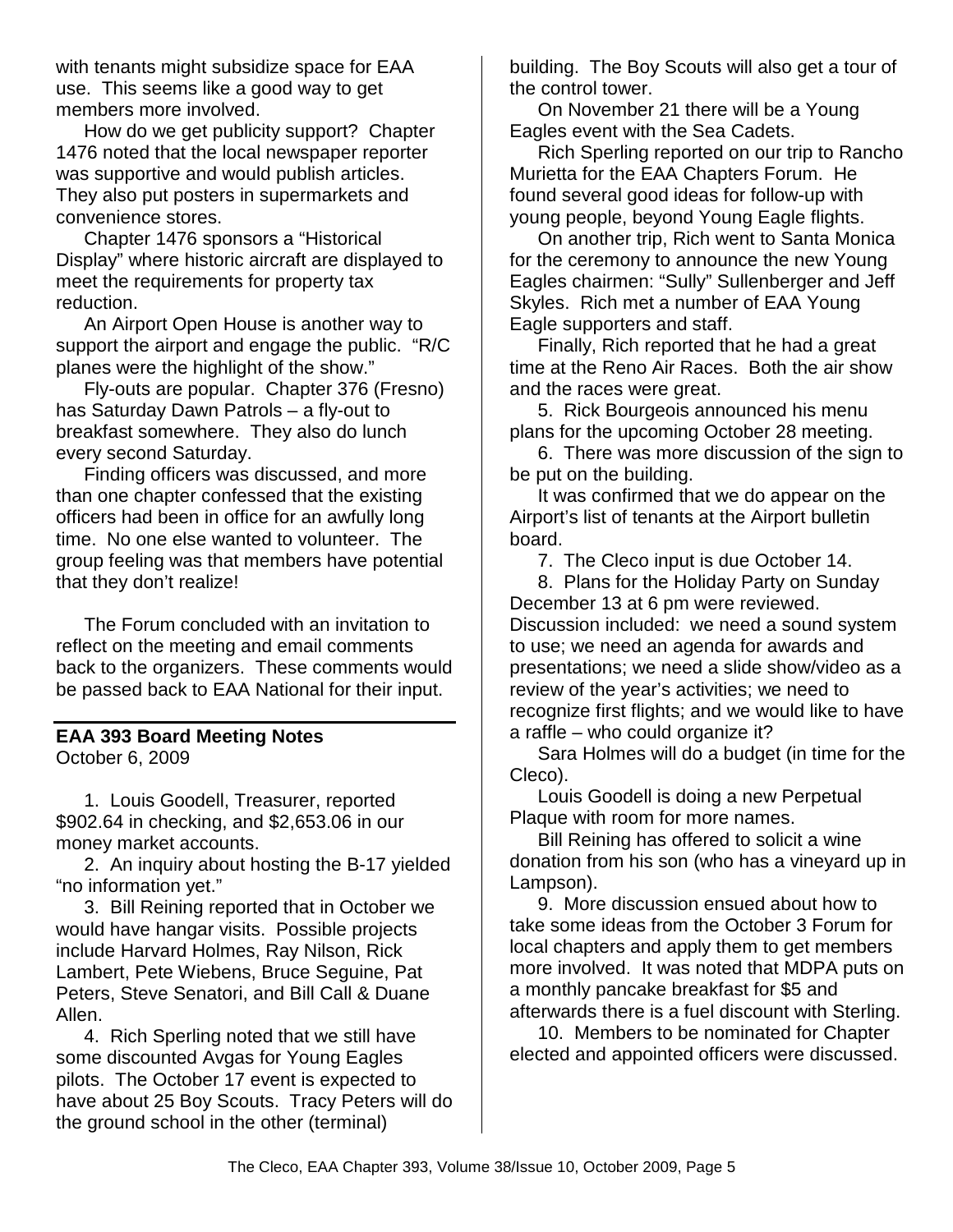# **EAA 393 ANNUAL HOLIDAY PARTY**

\*\*\*\*\*\*\*\*\*\*\*\*\*\*

**Sunday, December 13, 2009**  Join the festivities at Marie Callender's, 2090 Diamond Blvd., Concord, CA

# **Social Hour with No-Host Bar (6 PM)**

**Dinner Includes: Caesar Salad, Cornbread, Fountain Drinks, Iced Tea or Coffee, Wine with Dinner And choice of Entrée and Dessert (Served at 7 PM)** 

**ENTRÉE CHOICES:**

Pepper-Crusted Hand-Carved Tri-Tip Fresh Lemon Pepper-Crusted Salmon Artichoke Mushroom Chicken

> **DESSERT CHOICES:** Apple Pie

Chocolate Cream Pie Lemon Meringue Pie

All this for \$35 per person!!

- - - - - - - - - - - - - - - - - - - - - - - - - - - - - - - - - - - - - - - - - - - - - - - - - - - - - - Please send us your money by December 7, 2009 or bring this to the meeting Nov 18th. Seating limited to 64 total for members and guests,  $1<sup>st</sup>$  come,  $1<sup>st</sup>$  served for reservations.

Name \_\_\_\_\_\_\_\_\_\_\_\_\_\_\_\_\_\_\_\_\_\_\_\_\_\_\_ [ ] Tri-Tip [ ] Salmon [ ] Chicken [ ] Apple [ ] Chocolate Cream [ ] Lemon Meringue

Guest \_\_\_\_\_\_\_\_\_\_\_\_\_\_\_\_\_\_\_\_\_\_\_\_\_\_\_ [ ] Tri-Tip [ ] Salmon [ ] Chicken

[ ] Apple [ ] Chocolate Cream [ ] Lemon Meringue

Members & guests: \$35 each. You may fold and tape this sheet with your check inside.

The Clean Chapter 393, Volume 3/Issue

Amount enclosed: Make your checks payable to **EAA Chapter 393**. Send the form and your check to:

EAA Chapter 393 P.O. Box 6524 Concord, CA 94524-1524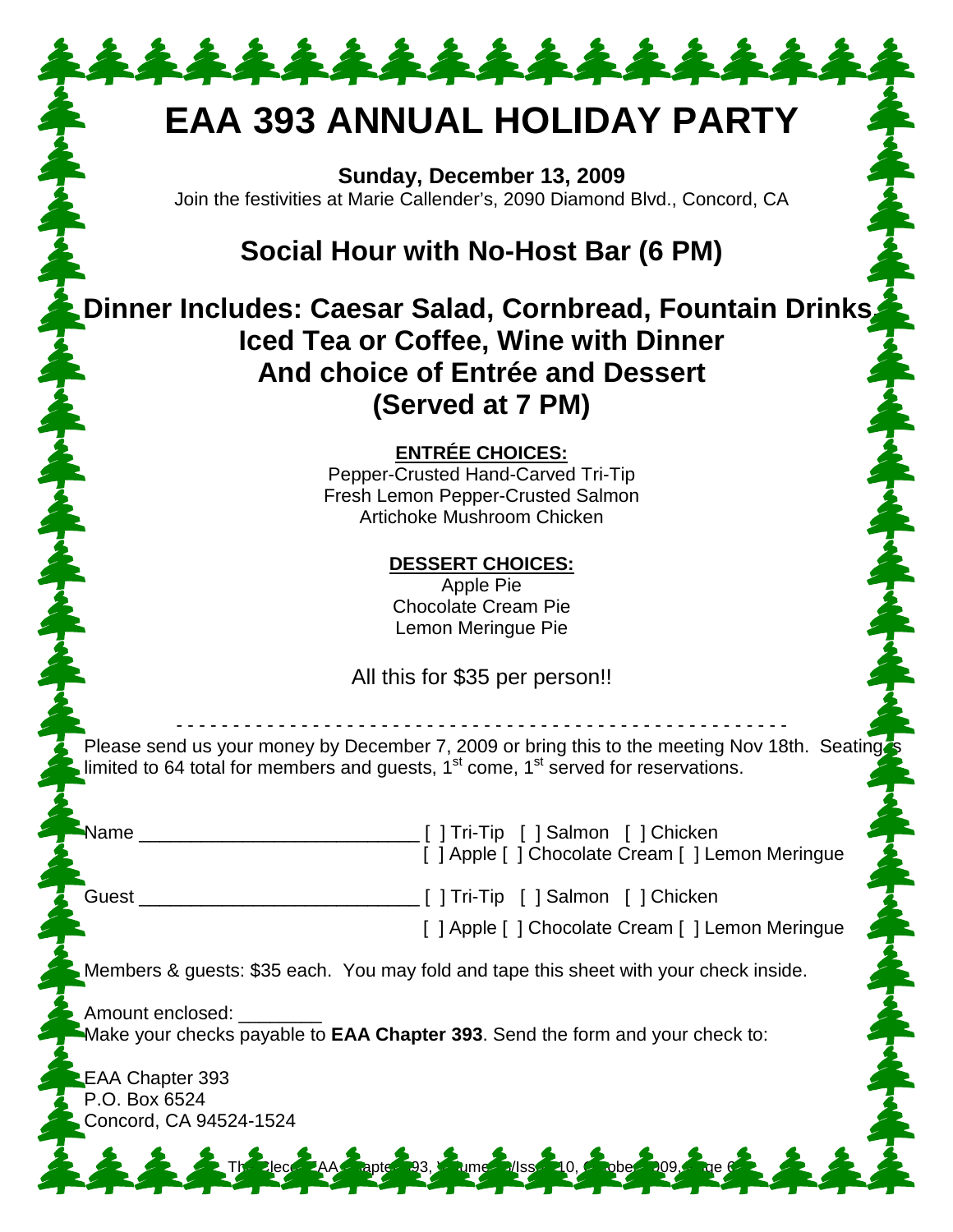#### **Informal Fly-out to Boonville,** Sep 30, 2009



A nice little mountain airstrip.



Waiting for the rest of the gang.





We all had lunch on the sidewalk.

#### **1966 Mooney M20E for Sale**

http://home.comcast.net/~harvardholmes/N2669W\_Ad.pdf Special price for EAA 393 members! The price is going down and it will be sold soon! Speak up if you are interested. Harvard Holmes 510 526-5347

## **Thanks to our Donors and Sponsors**



**2693 Clayton Road, Concord Ca.94519** 

# **925 689 7220 or 676 5800**

www.alpinepastry.com

**The Experimental Aircraft Association Chapter 393 of Concord, CA**  P.O. Box 6524, Concord, CA 94524-1524 http://www.eaa393.org/ Email: nle@eaa393.org

Officers/Appointees for 2008-2009 President: Ken McKenzie

pres@eaa393.org 925 283 3119 Vice President: Bill Reining veep@eaa393.org 510 479 7260 Secretary Pete Mitchell secty@eaa393.org 925 685 3700 Treasurer Louis Goodell  $t$ reas@eaa $393.$ org 925 682 4198 Newsletter Ed. Harvard Holmes nle@eaa393.org 510 526 5347 Tech. Counselor Rick Lambert tc@eaa393.org 925 323 0041 Young Eagles Rich Sperling yec@eaa393.org 925 356 5656 Dinner Coordinator Rick Bourgeois RicFlyer@Comcast.net 925 432 9076 Fly-out Coordinator Tom Howard TurnPrez@SBCglobal.net 925 933 6015 Government Affairs Rich Cunningham Ex-Vice President Scot Stambaugh ex-vp@eaa393.org 925 962 0255 Photographer Tom Howard photog@eaa393.org 925 933 6015 Webmaster Harvard Holmes webmaster@eaa393.org 510 526 5347